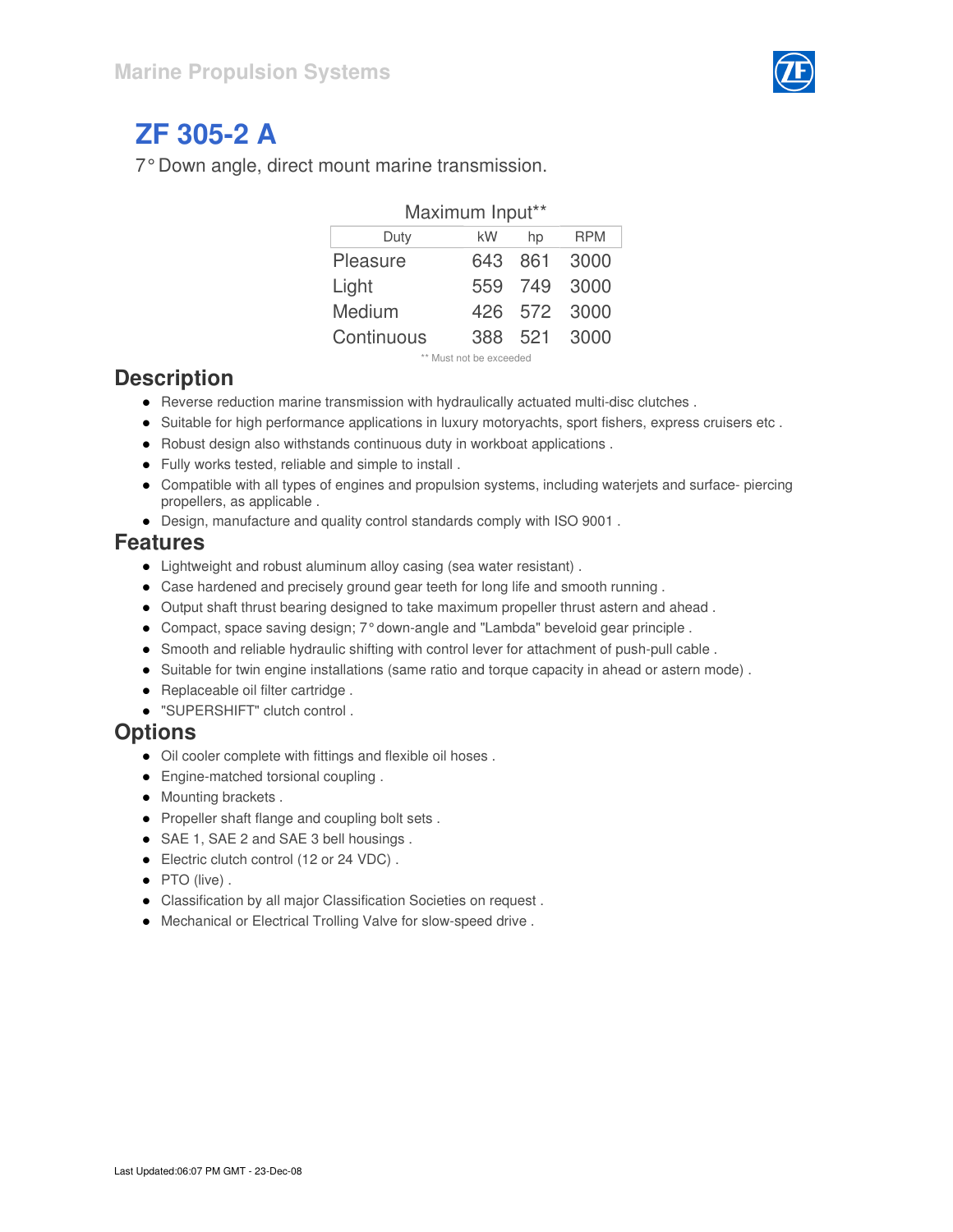### **Pleasure Duty**

| <b>RATIOS</b>              |      |      | MAX. TORQUE   POWER/RPM    |                                                              | <b>MAXIMUM RATED POWER</b> |    |             |    |    |    | MAX.             |
|----------------------------|------|------|----------------------------|--------------------------------------------------------------|----------------------------|----|-------------|----|----|----|------------------|
|                            | Nm   | ftlb | kW                         | hp                                                           | kW                         | hp | kW.         | hp | kW | hp | <b>RPM</b>       |
|                            |      |      | 2100 rpm 2300 rpm 2500 rpm |                                                              |                            |    |             |    |    |    |                  |
| 1.200, 1.514, 1.733, 2.037 | 2047 | 1510 |                            | $0.2143$ $0.2874$ $450$ $604$ $493$ $661$ $536$ $719$ $3000$ |                            |    |             |    |    |    |                  |
| $\blacksquare$ 2.179       | 1780 | 1313 |                            | $0.1864$ $0.2499$ 391 525 429 575                            |                            |    |             |    |    |    | 466 625 3000     |
| $\boxed{ }$ 2.423          | 1641 | 1210 |                            | 0.1718 0.2304 361                                            |                            |    | 484 395 530 |    |    |    | 430   576   3000 |

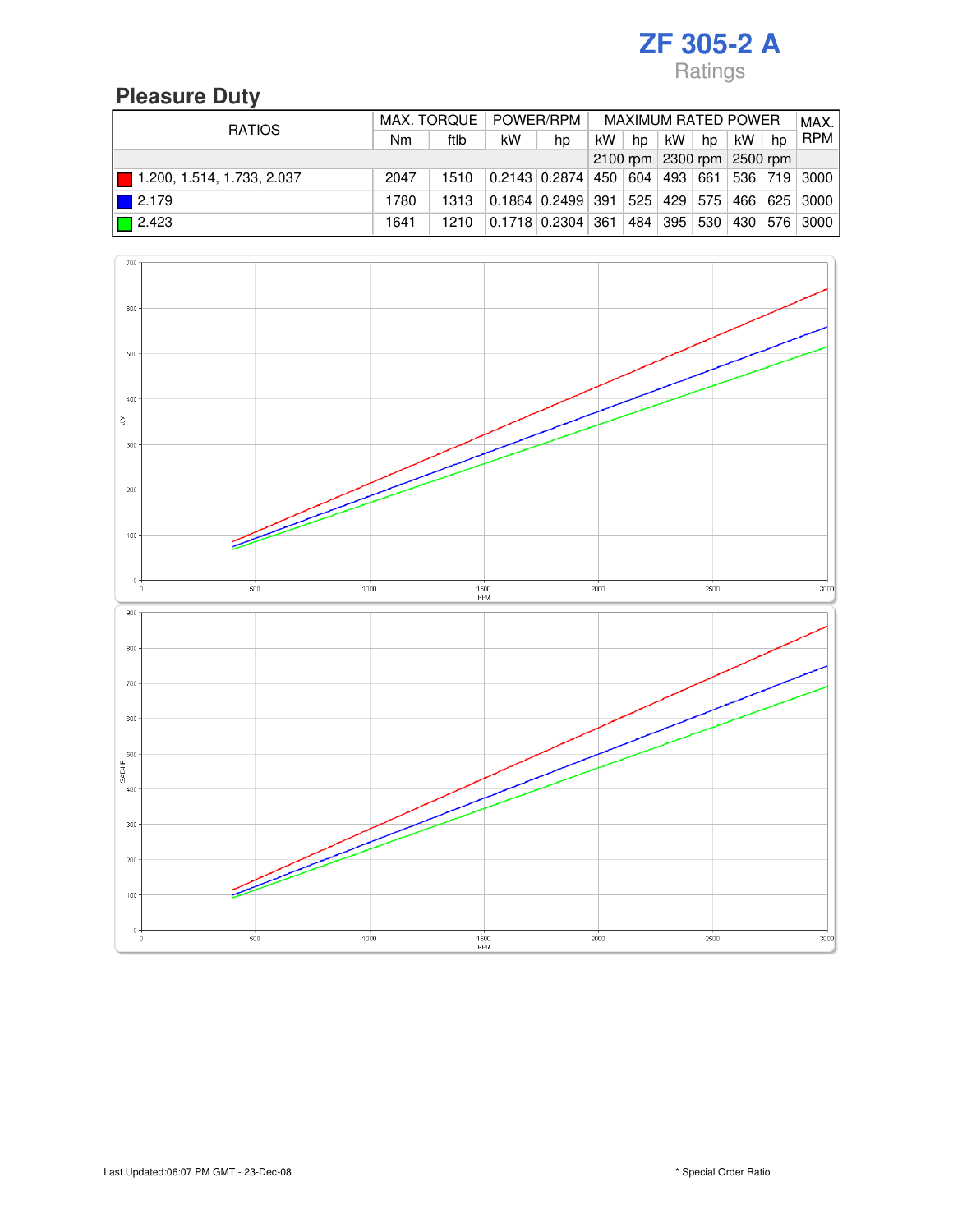## **Light Duty**

| <b>RATIOS</b> |                            |      | MAX. TORQUE   POWER/RPM |    |                                            |     |    | MAXIMUM RATED POWER |    |         |    |            |
|---------------|----------------------------|------|-------------------------|----|--------------------------------------------|-----|----|---------------------|----|---------|----|------------|
|               |                            | Nm   | ftlb                    | kW | hp                                         | kW. | hp | kW                  | hp | kW      | hp | <b>RPM</b> |
|               |                            |      |                         |    | 2100 rpm 2300 rpm 2500 rpm                 |     |    |                     |    |         |    |            |
|               | 1.200, 1.514, 1.733, 2.037 | 1780 | 1313                    |    | 0.1864 0.2499 391 525 429 575 466 625 3000 |     |    |                     |    |         |    |            |
|               | $\blacksquare$ 2.179       | 1676 | 1236                    |    | $0.1755$ $0.2353$ 369 494 404 541          |     |    |                     |    | 439     |    | 588 3000   |
|               | $\boxed{ }$ 2.423          | 1559 | 1150                    |    | $0.1632$ $0.2189$ 343 460 375 504          |     |    |                     |    | 408 547 |    | 3000 l     |

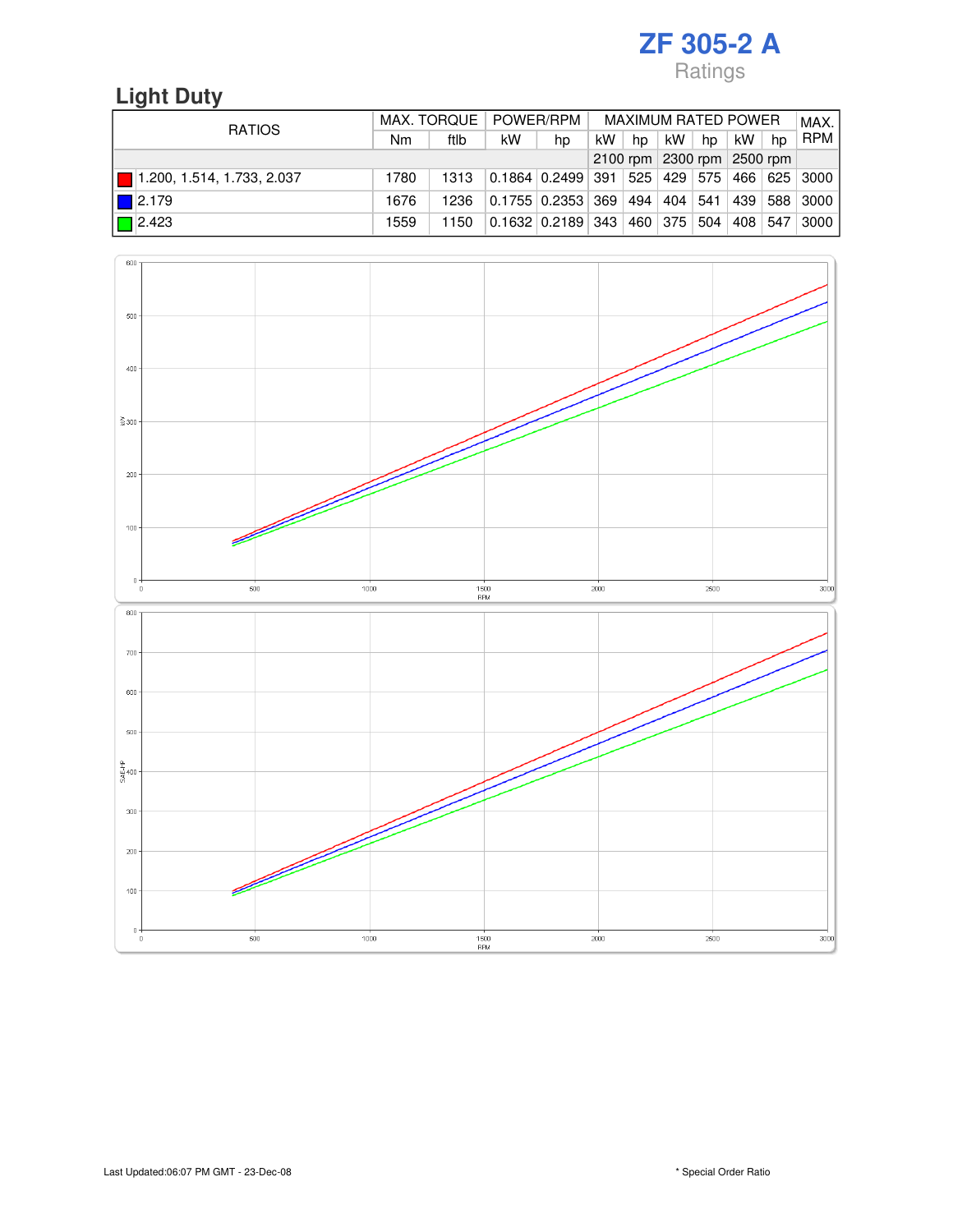## **Medium Duty**

| <b>RATIOS</b>              |      |      | MAX. TORQUE   POWER/RPM    |                                                              |    |    | <b>MAXIMUM RATED POWER</b> |    |     |    | MAX.       |
|----------------------------|------|------|----------------------------|--------------------------------------------------------------|----|----|----------------------------|----|-----|----|------------|
|                            | Nm   | ftlb | kW                         | hp                                                           | kW | hp | kW.                        | hp | kW. | hp | <b>RPM</b> |
|                            |      |      | 1800 rpm 2100 rpm 2300 rpm |                                                              |    |    |                            |    |     |    |            |
| 1.200, 1.514, 1.733, 2.037 | 1359 | 1002 |                            | $0.1423$ $0.1908$ $256$ $343$ $299$ $401$ $327$ $439$ $3000$ |    |    |                            |    |     |    |            |
| $\blacksquare$ 2.179       | 1246 | 919  |                            | $0.1305$ $0.1750$ $235$ $315$ $274$ $367$ $300$              |    |    |                            |    |     |    | 402 3000   |
| $\boxed{2.423}$            | 1165 | 859  |                            | $0.1220$ $0.1636$ $220$ $294$ $256$ $344$ $281$ $376$ $3000$ |    |    |                            |    |     |    |            |

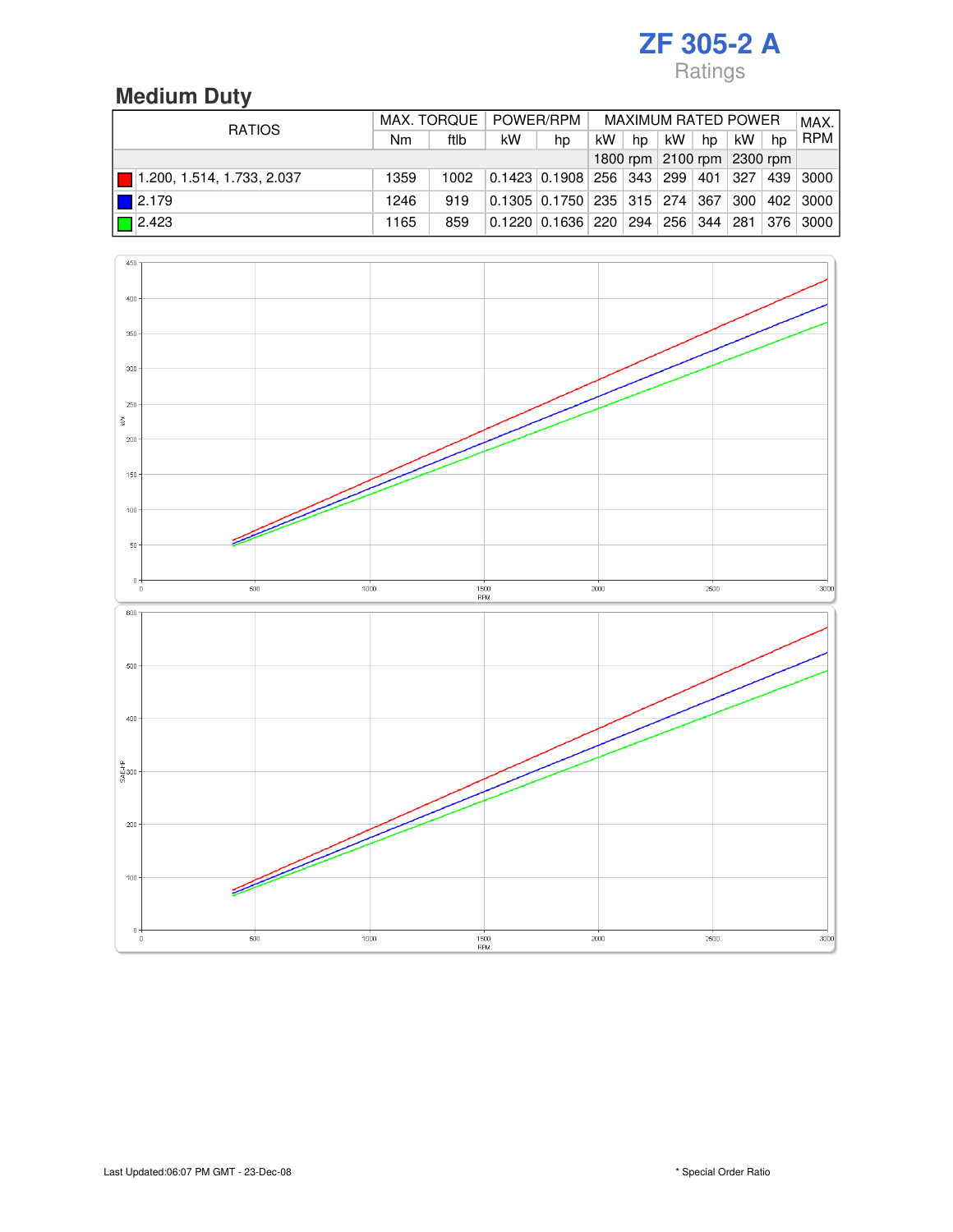## **Continuous Duty**

| <b>RATIOS</b>              | MAX. TORQUE   POWER/RPM |      |                                |                                                            |     |    |     | <b>MAXIMUM RATED POWER</b> |    |    | MAX.       |
|----------------------------|-------------------------|------|--------------------------------|------------------------------------------------------------|-----|----|-----|----------------------------|----|----|------------|
|                            | N <sub>m</sub>          | ftlb | kW                             | hp                                                         | kW. | hp | kW. | hp                         | kW | hp | <b>RPM</b> |
|                            |                         |      | 1600 rpm   1800 rpm   2100 rpm |                                                            |     |    |     |                            |    |    |            |
| 1.200, 1.514, 1.733, 2.037 | 1238                    | 913  |                                | 0.1296 0.1738 207 278 233 313 272 365 3000                 |     |    |     |                            |    |    |            |
| $\blacksquare$ 2.179       | 1102                    | 813  |                                | 0.1154   0.1547   185   248   208   279   242   325   3000 |     |    |     |                            |    |    |            |
| $\boxed{2.423}$            | 1085                    | 800  |                                | 0.1136 0.1524 182 244 205 274 239 320 3000                 |     |    |     |                            |    |    |            |

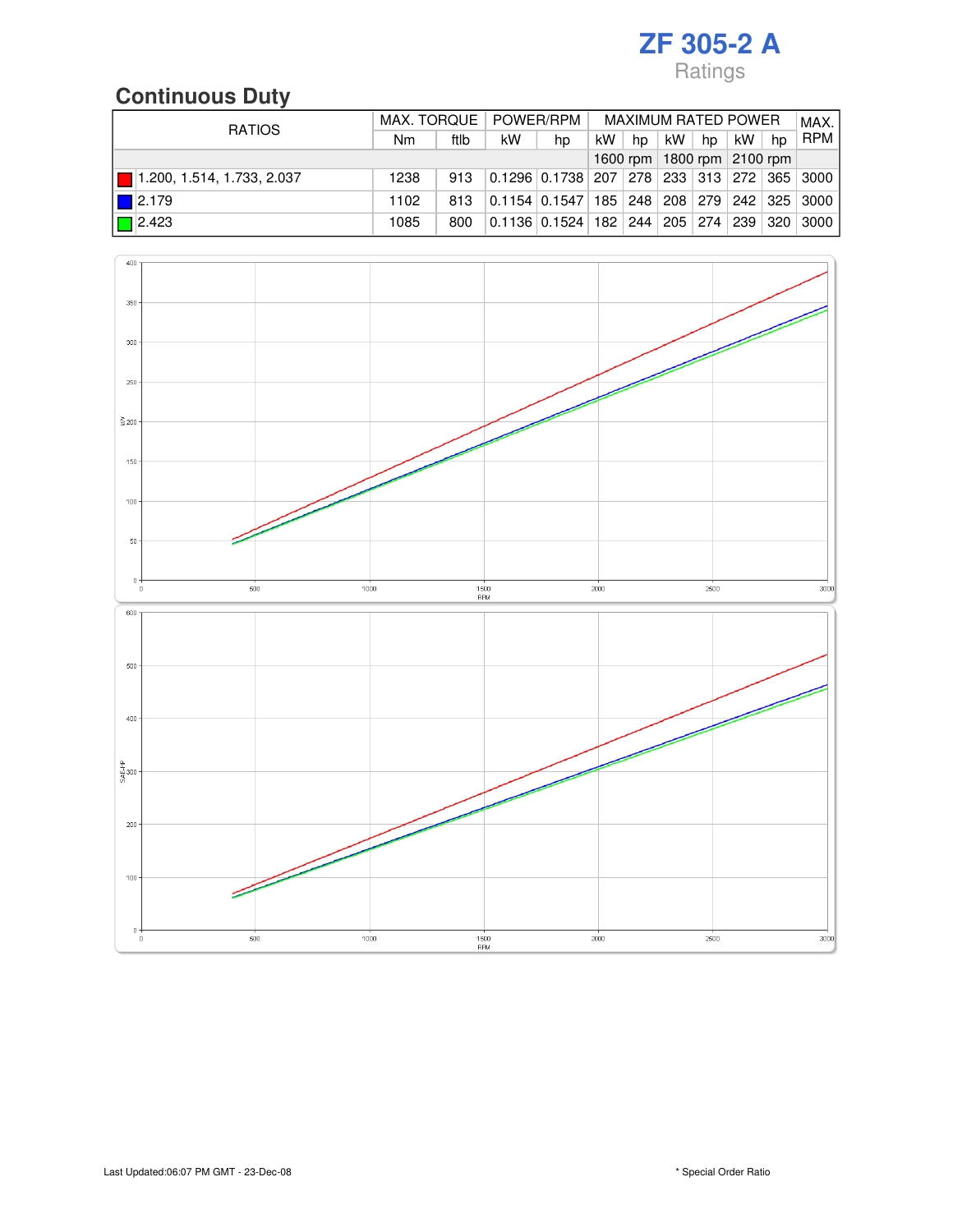

### **SAE Bell Housing Dimensions**

|                 |    |                                                           |    |      | <b>Bolt Holes</b> |  |
|-----------------|----|-----------------------------------------------------------|----|------|-------------------|--|
| <b>ISAE No.</b> |    |                                                           |    | ∃No. | Diameter          |  |
|                 | mm | mm                                                        | mm |      | mm                |  |
|                 |    | 511.18 20.125 530.23 20.875 552.45 21.75 12 11.91 15/32 1 |    |      |                   |  |

#### **Output Coupling Dimensions**

|    | А                                       |    |    |                 |    |    |      | <b>Bolt Holes</b> |      |  |
|----|-----------------------------------------|----|----|-----------------|----|----|------|-------------------|------|--|
|    |                                         |    |    |                 |    |    | `No. | Diameter (E)      |      |  |
| mm | $\mathsf{I}$                            | mm | in | mm <sub>1</sub> | in | mm |      | mm                |      |  |
|    | 155 6.10 125 4.92 100 3.94 16.0 0.63 10 |    |    |                 |    |    |      | 16.2              | 0.64 |  |